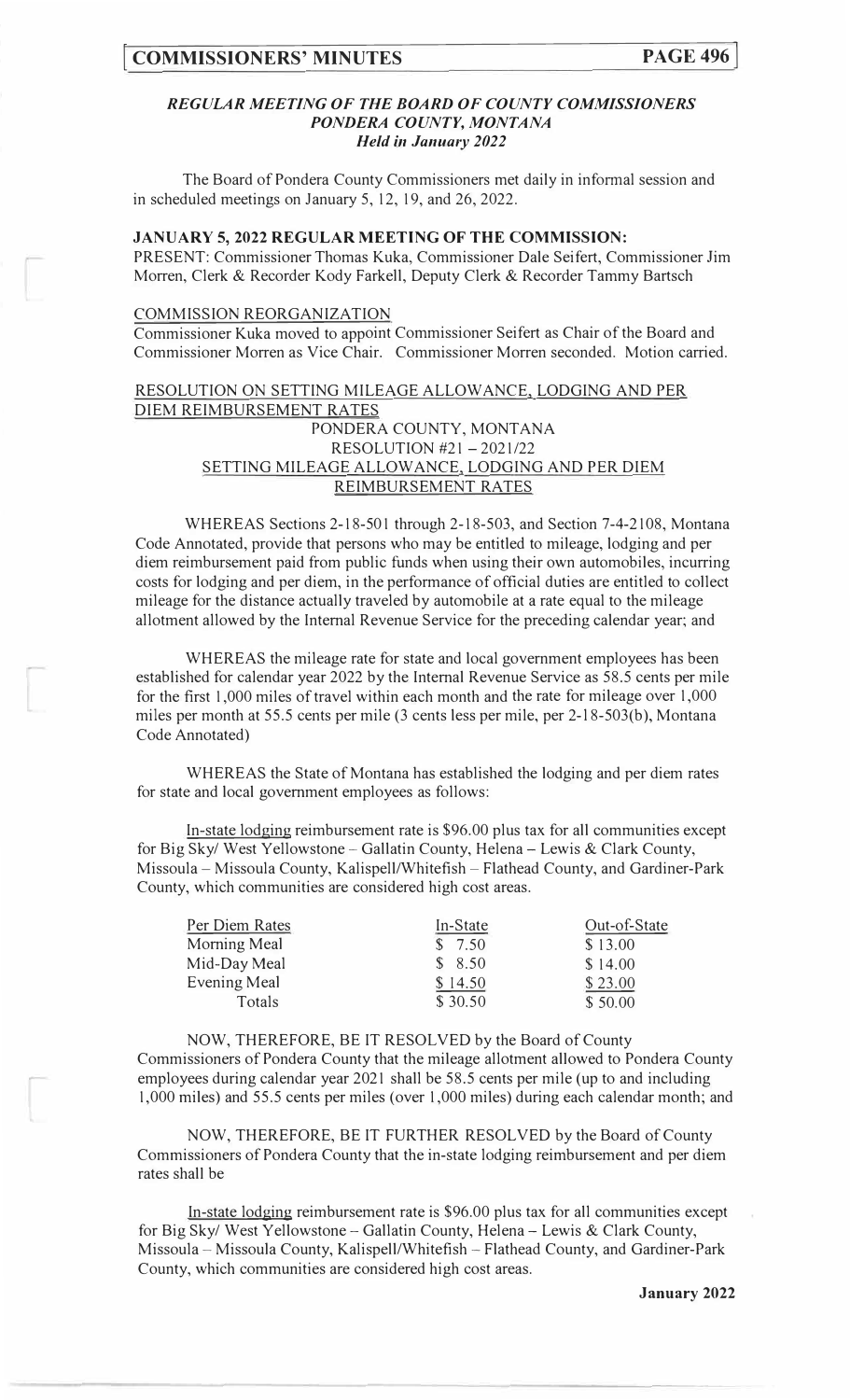# **[ COMMISSIONERS' MINUTES PAGE 497]**

| Per Diem Rates      | In-State | Out-of-State |
|---------------------|----------|--------------|
| <b>Morning Meal</b> | \$7.50   | \$13.00      |
| Mid-Day Meal        | \$8.50   | \$14.00      |
| <b>Evening Meal</b> | \$14.50  | \$23.00      |
| Totals              | \$30.50  | \$50.00      |

Adopted this 5<sup>th</sup> day of January, 2022 as moved by Commissioner Morren, seconded by Commissioner Kuka, and passed on a 3-0 vote of the board. Effective on passage and approval.

BOARD OF COUNTY COMMISSIONERS Pondera County, Montana

*Is/Dale J Seifert* **by** phone

Dale J Seifert, Chair Thomas A Kuka, Member

ATTEST: *Isl Jim Morren*  Jim Morren, Member

*Isl Kody\_ L Farkell*  Kody L Farkell, Clerk and Recorder

## RESOLUTION ON PROVIDING FOR PUBLIC PARTICIPATION AND ESTABLISHING NOTICE POSTING LOCATION PONDERA COUNTY RESOLUTION #22 - 2021/22 PROVIDING FOR PUBLIC PARTICIPATION AND ESTABLISHING NOTICE POSTING LOCATION

WHEREAS Section 2-3-103(1), Montana Code Annotated, requires that the Board of County Commissioners develop procedures for permitting and encouraging the public to participate in decisions of the Board of County Commissioners that are of significant interest to the public, and

NOW, THEREFORE, BE IT RESOLVED by the Board of County Commissioners of Pondera County that

- 1. Prior to making a final decision that is of significant interest to the public, the Board of County Commissioners will afford reasonable opportunity for public participation;
- 2. To assure adequate notice and assist public participation before a final decision is made or final action is taken on any matter that is of significant interest to the public, the Board of County Commissioners will post its weekly agenda on the main hallway bulletin board in the Pondera County Courthouse;
- 3. The weekly agenda will be posted no later than 5:00 p.m. on Friday of the previous week. Matters that require statutory notice by publication or posting will be complied with as the particular statute may require.
- 4. The Board of County Commissioners will hold a regular meeting from 10:00 a.m. to 12:00 noon on Wednesday of each week for the purpose of taking final action on any matter of significant interest to the public involving the adoption of any rule or resolution, determining a contested case, entering into or awarding a contract or any other matter of significant interest to the public.

Prior to taking final action on any matter of significant interest to the public, the chairman or presiding commissioner of the Board will provide reasonable time for any person present to submit data or comments either orally or in writing regarding final action that may be taken by the Board;

5. The office of the Board of County Commissioners is open for business from 9:00 a.m. to 3:00 p.m., Monday through Thursday. The office will be open for business on Friday by appointment. No notice will be given of routine matters or impromptu discussions with county employees, vendors or other citizens. All meetings of the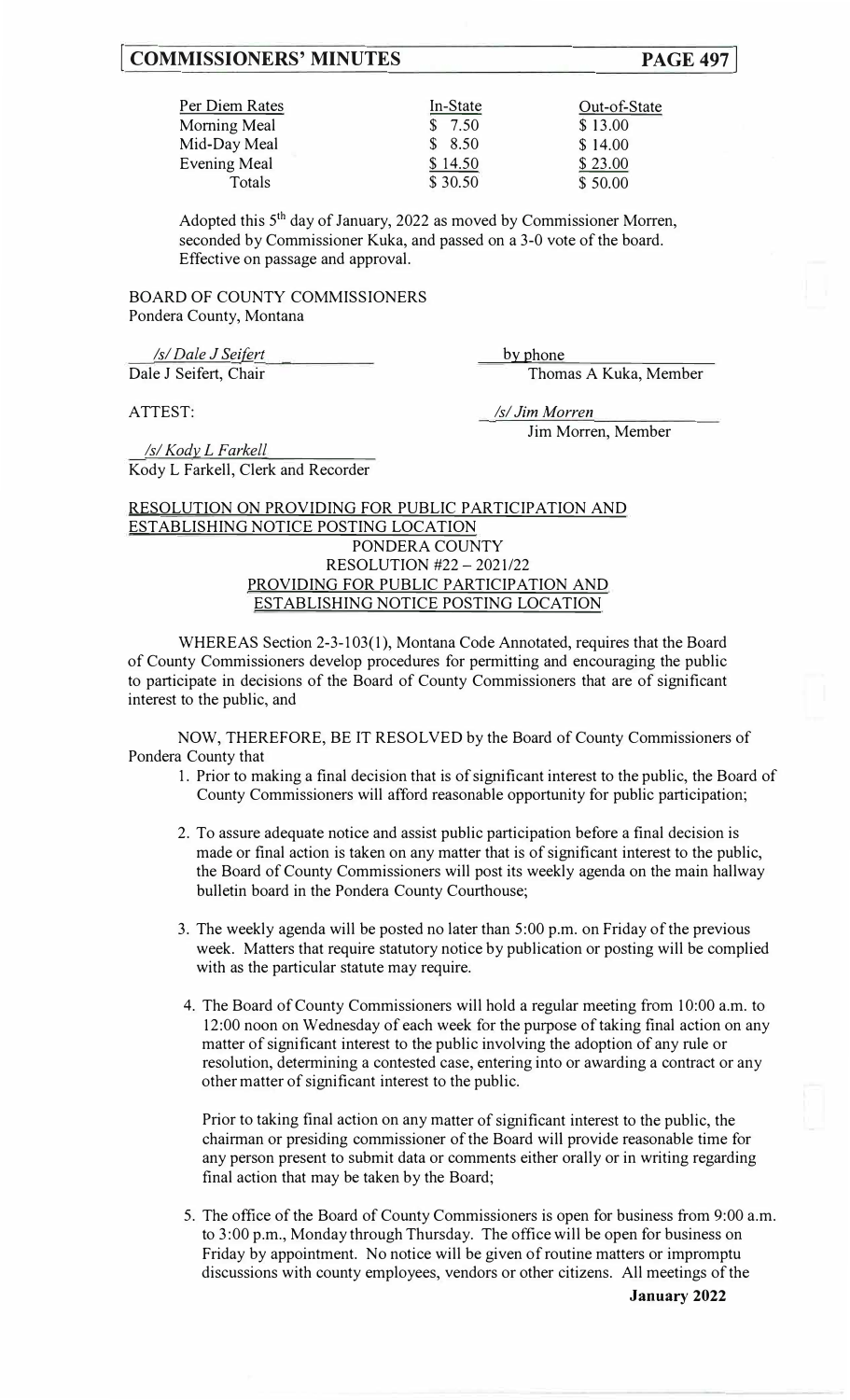# **[ COMMISSIONERS' MINUTES PAGE 498]**

County Commissioners are open to the public unless closed as provided by statute.

Adopted this 5<sup>th</sup> day of January, 2022 as moved by Commissioner Morren, seconded by Kuka, and passed on a 3-0 vote of the board. Effective on passage and approval.

BOARD OF COUNTY COMMISSIONERS Pondera County, Montana

*Isl Dale J Seifert* **by** phone Dale J Seifert, Chair Thomas A Kuka, Member

ATTEST: *Isl Jim Morren*  Jim Morren, Member

*Isl Kody\_ L F arkell*  Kody L Farkell, Clerk and Recorder

RESOLUTION ON SETTING COSTS IN TAX LIEN SALES, ASSIGNMENTS REDEMPTIONS AND TAX DEED SALES, AND OWNERSHIP AND INTEREST SEARCH BIDS

## PONDERA COUNTY, MONTANA RESOLUTION #23 - 2021/22 RESOLUTION SETTING COSTS IN TAX LIEN SALES, ASSIGNMENTS, REDEMPTIONS AND TAX DEED SALES, AND OWNERSHIP AND INTEREST SEARCH BIDS

WHEREAS, Section 15-17-121(2)(a), MCA, defines "Costs" incurred by the county as a result of a taxpayer's failure to pay taxes when due, including but not limited to any actual out-of-pocket expenses incurred by the county plus the administrative costs; and the county costs collected may be deposited in the county General Fund, pursuant to Section 15-17-322, MCA; and

WHEREAS, Section 15-17-212, MCA, directs the county treasurer, upon receipt of all delinquent taxes, penalties, interest and costs, to prepare a TAX SALE CERTIFICATE and the costs to a purchaser other than the County, shall be set as follows:

> preparation of list of delinquent taxes preparation of notice of pending tax sale conducting the tax sale preparation of the tax sale certificate

> > Total, per parcel \$25.00

WHEREAS, Section 15-17-323, MCA, directs the county treasurer, upon receipt of all delinquent taxes, penalties, interest and costs, to prepare an ASSIGNMENT certificate of the county's interest in property in which the county is listed as the purchaser and the costs to an assignee, shall be set as follows:

> preparation of Assignment Certificate recording fees distribution of payment

> > Total, per parcel \$50.00

WHEREAS, Section 15-18-113 and Section 15-18-114, MCA, directs the county treasurer, upon receipt of all delinquent taxes, penalties, interest and costs, to process the REDEMPTION of the County's or assignee's interest in the property redeemed and the refund to the assignee, shall be set as follows:

> processing redemption distribution of payment processing refund to assignee certified mail and/or publication costs

Total, per parcel \$25.00

WHEREAS, Section 15-18-211, MCA, directs the county treasurer, upon receipt of all delinquent taxes, penalties, interest and costs, to grant the purchaser a TAX DEED for the property, and the costs shall be set as follows:

preparation and postage for courtesy letters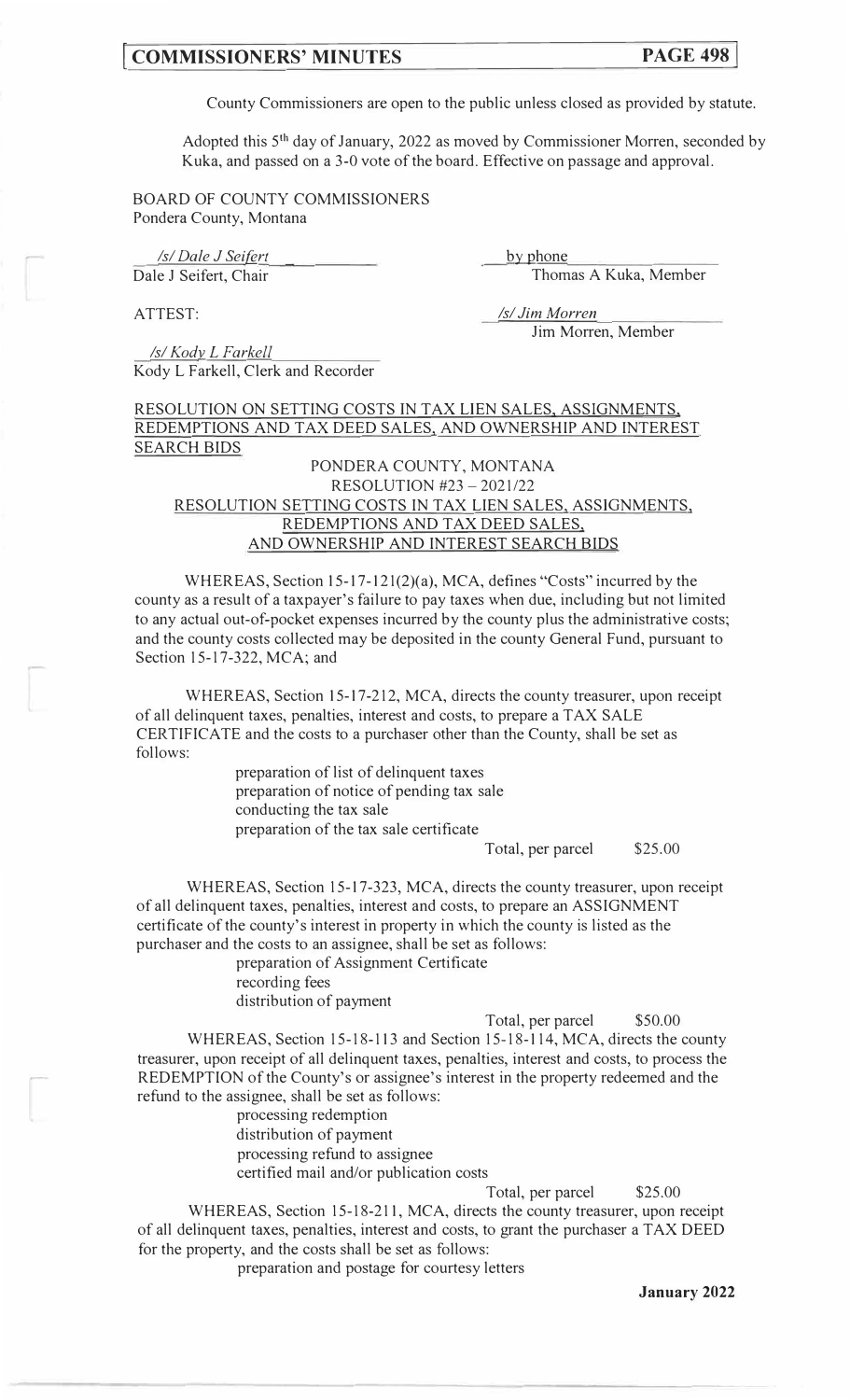# **[ COMMISSIONERS' MINUTES**

identification and notification of interested persons certified mail and/or publication costs title search costs publication of legal notices recording fees preparation of deed

Total, per parcel

\$300.00

WHEREAS, Section 15-18-212, MCA, directs notification to all persons considered interested parties in the property and the current occupant of the property, if any, that a tax deed may be issued to the county unless the property tax lien is redeemed prior to the expiration date of the redemption period, the County intends to contract for the services of a licensed title company to perform ownership and interest searches on all properties selected by the Board of County Commissioners. Inasmuch as there is only one licensed title company with its office in Pondera County, the Commissioners will contract with said First American Title Company for its services in determining interested parties and issuance of a Litigation Guarantee on each parcel. A request for cost for these services will be obtained from the First American Title Company.

NOW, THEREFORE, BE IT RESOLVED by the Pondera County Board of Commissioners that the fees for the actual and administrative costs, assessed to a purchaser other than the County, are set as follows:

| TAX SALE CERTIFICATE, PER PARCEL | \$25.00  |
|----------------------------------|----------|
| ASSIGNMENT, PER PARCEL           | \$50.00  |
| REDEMPTION, PER PARCEL           | \$25.00  |
| TAX DEED SALE, PER PARCEL        | \$300.00 |

BE IT FURTHER RESOLVED by the Pondera County Board of Commissioners that the Board of County Commissioners will contract with First American Title Company for its services in determining interested parties and issuance of a Litigation Guarantee on each parcel. A request for cost for these services will be obtained from the First American Title Company.

Adopted this 5<sup>th</sup> day of January, 2022 as moved by Commissioner Kuka, seconded by Commissioner Morren, and passed on a 3-0 vote of the board. Effective on passage and approval.

BOARD OF COUNTY COMMISSIONERS Pondera County, Montana

*Is/Dale J Seifert* by phone

Dale J Seifert, Chair Thomas A Kuka, Member

ATTEST: *Isl Jim Morren* 

Jim Morren, Member

*Isl Kody L Farkell*  Kody L Farkell, Clerk and Recorder

RESOLUTION ON DAILY RATE FOR INCARCERATION CREDIT PONDERA COUNTY, MONTANA RESOLUTION #24- 2021/22

DAILY RATE FOR INCARCERATION CREDIT

WHEREAS, Section 46-18-403, MCA, states that "the daily rate for incarceration must be established annually by the Board of County commissioners by resolution" and that the daily rate must be equal to the actual cost incurred by the detention facility and it has been determined that the actual costs incurred by the Pondera County detention facility, on an average daily basis, is equal to Fifty dollars (\$50.00);

NOW, THEREFORE, BE IT RESOLVED by the Board of County Commissioners of Pondera County that the daily rate for confinement costs, other than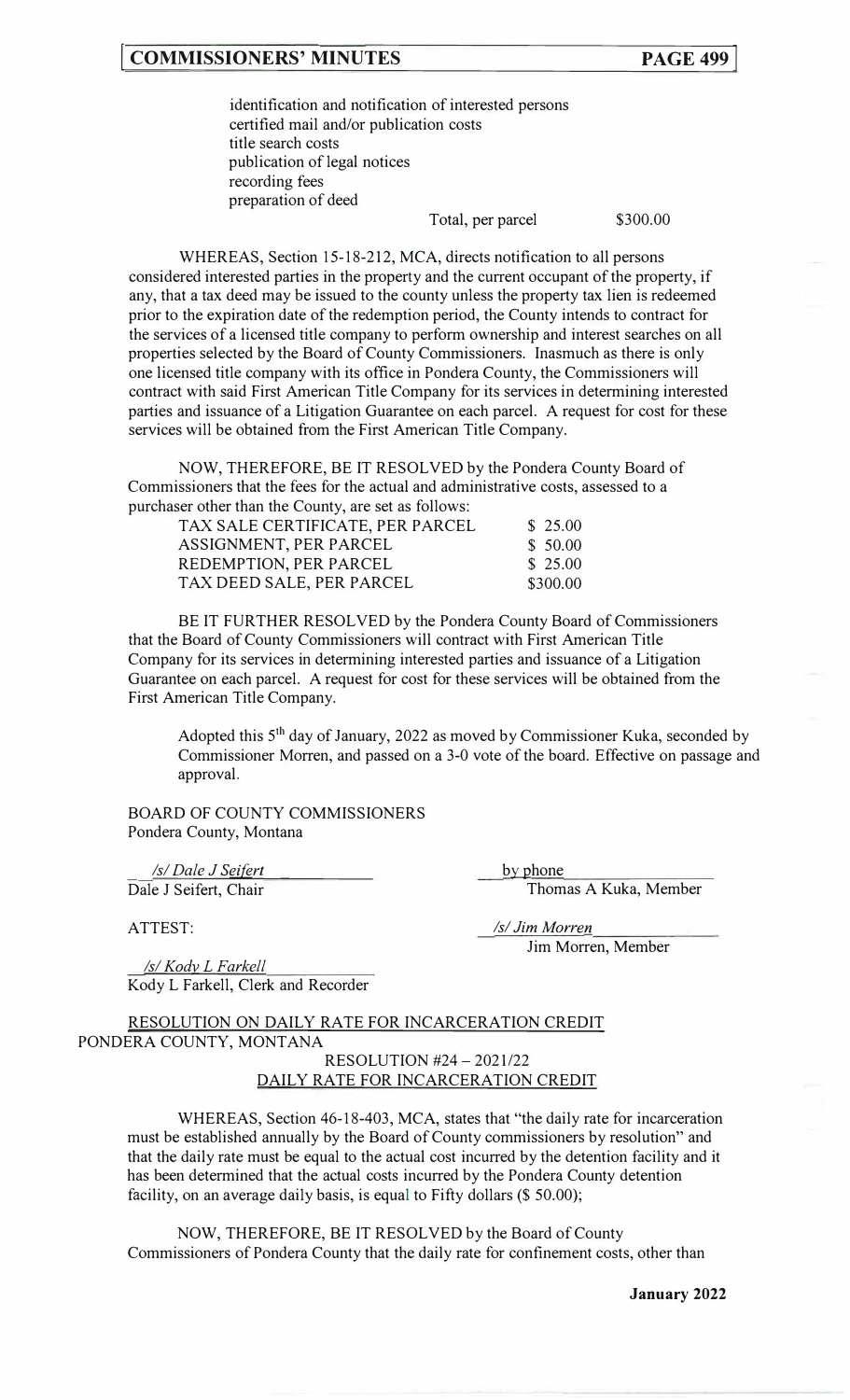# **[ COMMISSIONERS' MINUTES PAGE 500]**

for actual medical costs, as ordered by the court and paid in advance for confinement and prior to payment of any fine, is hereby established at \$50.00 per day; and

BE IT FURTHER RESOLVED, if a judgment is for a fine and imprisonment until the fine is paid, the detainee shall be allowed a credit of \$50.00 for each day of incarceration; and that an inmate is responsible for the actual costs of medication, medical services, or hospitalization while detained in a detention center, based upon the individual's ability to pay and/or private provider health care coverage, or a bonafide and responsible third-party payer; and

BE IT FURTHER RESOLVED, that the County Attorney shall initiate proceedings to collect from the inmate any charges arising from the medical services or hospitalization in accordance with 7-32-2245, MCA.

Adopted this  $5<sup>th</sup>$  day of January, 2022 as moved by Commissioner Kuka, seconded by Commissioner Morren, and passed on a 3-0 vote of the board. Effective on passage and approval.

BOARD OF COUNTY COMMISSIONERS Pondera County, Montana

*Is/Dale J Seifert* **by** phone Dale J Seifert, Chair Thomas A Kuka, Member

ATTEST: *Isl Jim Morren* 

Jim Morren, Member

*Isl Kody\_ L F arkell*  Kody L Farkell, Clerk and Recorder

RESOLUTION ON LOAN TO FUND 7380 PORT AUTHORITY FUND PONDERA COUNTY, MONTANA RESOLUTION #25 -2021/22 LOAN TO FUND 7380 PORT AUTHORITY FUND

WHEREAS, Pondera County receives an annual payment from the City of Conrad for the Blue Sky Villa, currently in the amount of \$14,962.50; and

WHEREAS, the Commissioners have entered into an agreement with the Port Authority to loan the fiscal year 2021-22 payment to the Port Authority to be used for Port Authority revolving loan funds to small businesses within Pondera County and/or as operating funds; and

WHEREAS, the County has received the fiscal year 2021-22 payment in the amount of \$14,962.50 and has entered into a loan agreement with the Port Authority; and

WHEREAS, the County is willing to lend \$12,962.50 to the Port Authority revolving funds.

WHEREAS, the funds shall be subject to repayment and/or forgiveness under the terms of the annual loan agreement.

NOW, THEREFORE, BE IT RESOLVED by the Board of County Commissioners of Pondera County that the Clerk and Recorder effect the loan of \$12,962.50 from the County General Fund to the Port Authority Fund and that the loan be repaid and/or forgiven under the terms of the December 29, 2021 loan agreement.

Adopted this 5th day of January, 2022 as moved by Commissioner Morren, seconded by Commissioner Kuka, and passed on a 3-0 vote of the full board. Effective upon passage and approval.

BOARD OF COUNTY COMMISSIONERS Pondera County, Montana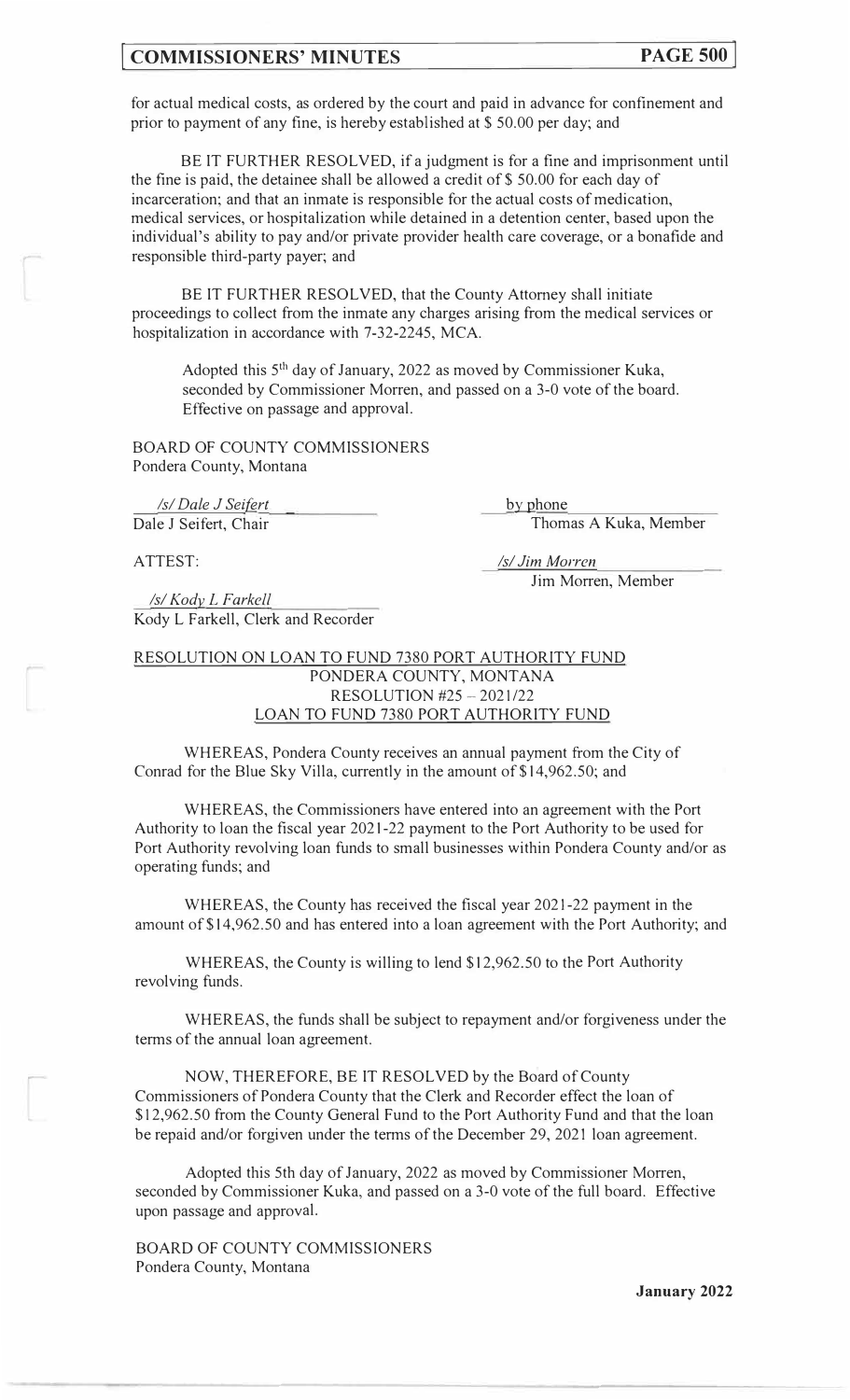# **I COMMISSIONERS' MINUTES PAGE 501**

*Isl Dale J Seifert* **b**y phone

Dale J Seifert, Chair Thomas A Kuka, Member

ATTEST: *Isl Jim Morren*  Jim Morren, Member

*Isl Kodv L\_Eqrk\_e\_il*  Kody L Farkell, Clerk and Recorder

CONTRACT WITH DEPARTMENT OF MILITARY AFFAIRS DISASTER AND EMERGENCY SERVICES DIVISION

Commissioner Morren moved and Commissioner Kuka seconded the approval of a contract with Department of Military Affairs Disaster and Emergency Services Division for facilitating the planning process for local hazards and mitigation strategies. The State will be responsible for the financial requirements. Motion carried.

UPDATING BURN PERMIT POLICY-

Commissioner Morren moved and Commissioner Kuka seconded to update the bum permit policy. The last update of the policy was in 2008. Motion carried.

CITIZEN APPOINTMENTS TO COUNTY ADVISORY BOARDS Commissioner Kuka moved and Commissioner Morren seconded to appoint/reappoint the following to the County Advisory Boards: Airport - Robert Skorupa (2024) Rick Tomsheck (2024) Conrad Cemetery-Wendy Paulsen (2024) Valier Cemetery- Jeff VandenBos (2024) Health - Jamie Miller (2024) Tim Salois (2024) Jeff Sutherland (2024) Park- Robert Skorupa (2024) Planning - Ron Jones (2024) Kenneth Wheeler Sr. (2024) Tax Appeal- Joe Broesder (2024) TV- Sam Zuidema (2024) Agency on Aging- Helen Stordal Weed - Eric Eneboe (2024) Building Inspection – Fred Morris (2024) Compensation- John McFarland (2024) Insurance- Tom Kuka (Spouse)

A complete list of County Advisory Boards and all members is on the County webpage: www.ponderacountymontana.org under Government, Board Appointments. Motion carried.

#### EMAIL CHANGE TO OFFICE 365-

Commissioner Morren moved and Commissioner Kuka seconded the approval of changing 9 email addresses from 3 Rivers to Office 365, due to security purposes. For a cost of \$45.00 per month. Motion carried.

### DECEMBER COMMISSION MINUTES APPROVED

Commissioner Morren moved and Commissioner Kuka seconded to approve the December 2021 Minutes of the Commission. Motion carried.

#### COMMISSIONER REPRESENTATIVES TO BOARDS

The Commissioner representative assignments to County and Regional boards were made as follows:

**County Boards** 

Kuka Airport Weed Pondera County Community Service Park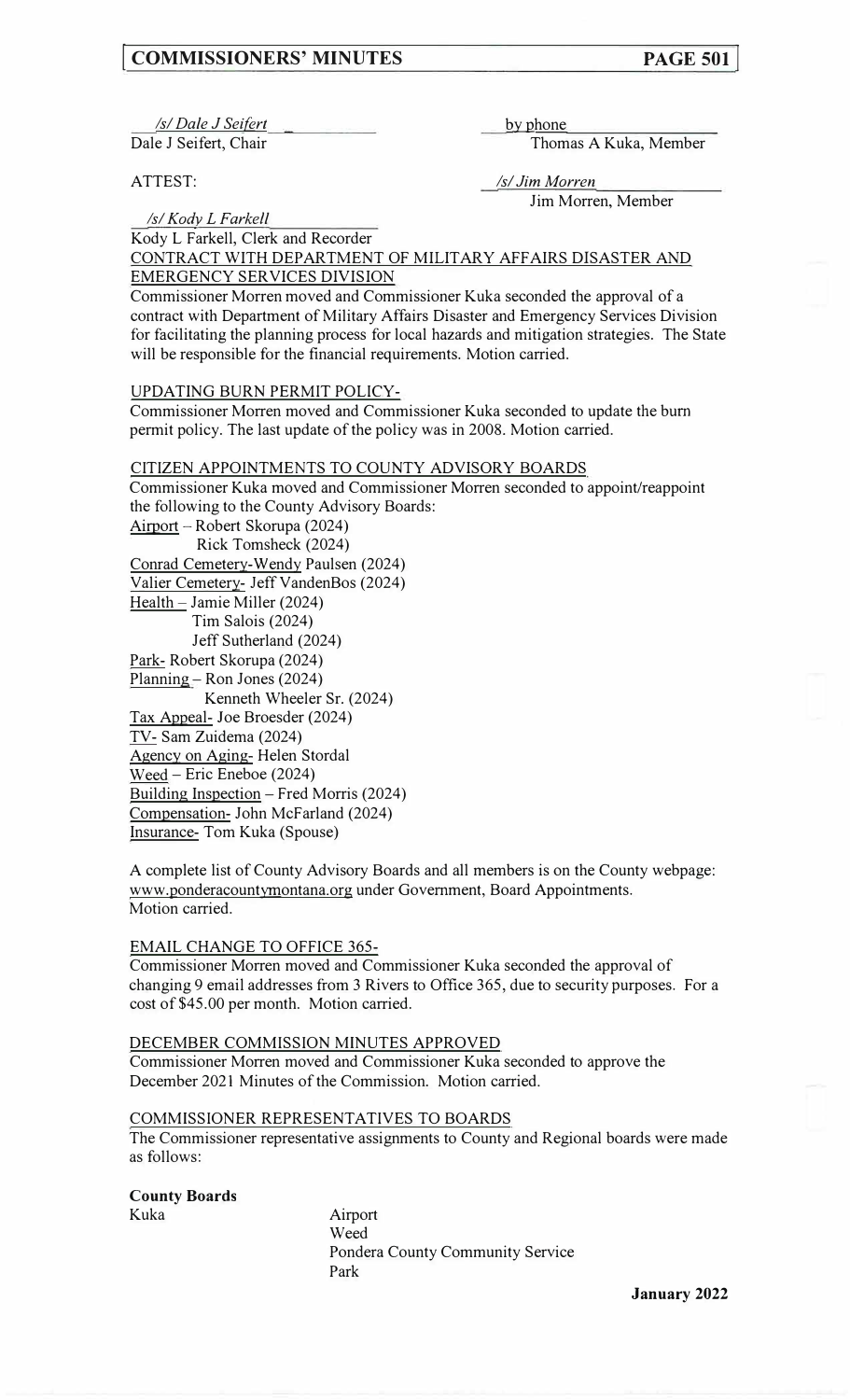# **[ COMMISSIONERS' MINUTES**

| Seifert                                  | Health<br>Pondera Regional Port Authority<br>Park                  |
|------------------------------------------|--------------------------------------------------------------------|
| Morren                                   | Logan Health<br>Pondera County Council On Aging<br>Park            |
| <b>Regional and State Boards</b><br>Kuka | Northcentral Regional Detention Center<br>Center For Mental Health |

Seifert

Northern Montana Joint Refuse Disposal District Sweetgrass Development Opportunities Inc Northern Montana Transit Authority

Morren North Central Area Agency on Aging

Commissioner Morren moved to approve the commissioner representative to boards as named above through December 2022. Commissioner Kuka seconded. Motion carried.

#### COUNTY ASSISTANCE TO CASA -

Commissioner Kuka moved and Commissioner Morren seconded the approval of donating \$10,000 to CASA. Motion carried.

#### **JANUARY 12, 2022 REGULAR MEETING OF THE COMMISSION:**

PRESENT: Commissioner Thomas Kuka, Commissioner Dale Seifert, Commissioner Jim Morren, Clerk & Recorder Kody Farkell, Deputy Clerk & Recorder Tammy Bartsch

#### TAX ABATEMENTS 1155-1156-APPROVED

Commissioner Kuka moved to approve the following abatement:

|               |                                             |            | <b>FARUEL</b> |
|---------------|---------------------------------------------|------------|---------------|
| <b>NUMBER</b> | REASON                                      | CANCEL ADD | NO.           |
| 1155          | CA Settlement                               | 30.37      | 1401710       |
| 1156          | CA Settlement                               | 65.51      | 1401800       |
|               | Commissionar Morron secondad Motion corried |            |               |

Commissioner Morren seconded. Motion carried.

#### MISCLASSIFIED FEE LAND-

Commissioner Morren moved and Commissioner Kuka seconded the Treasurer asking permission to release lien on property taxes that was owned by the Bureau of Indian Affairs, that was incorrectly classified as fee land. Motion carried.

TREASURER'S SECURITIES REPORT

The following are the investments as of DECEMBER 31, 2021

**STIP** \$2,002,000.00 @ 0.1400984%

### **STOCKMAN BANK BALANCES** \$9,618,520.29

### STOCKMAN BANK -Collateral Report

|               | 3133EMWL2 \$5,125,000.00 FFCB 2001102 | $.20\%$ $.07/19/23$ |
|---------------|---------------------------------------|---------------------|
| 3133 EL 6 R O | 600,000.00 FFCB 2001064               | $.15\%$ 09/09/22    |
| 313380GJ0     | 6,540,000.00 FHLB 2001076             | $2.00\%$ 09/09/22   |
| 3133EL7E8     | 2,000,000.00 FFCB 2001067             | $.22\%$ $03/15/23$  |

#### **RAYMOND JAMES**

| 14042RMS7 | \$250,000.00 | $2.200\%$ | Due 08/07/2023 (CD)   |
|-----------|--------------|-----------|-----------------------|
| 38149MCZ4 | \$250,000.00 | $2.15\%$  | Due $07/18/2022$ (CD) |
| 61690UED8 | \$250,000.00 | 2.850\%   | Due 02/14/2022 (CD)   |
| 795451AN3 | \$250,000,00 | $1.05\%$  | Due $08/18/2026$ (CD) |

 $DADCET$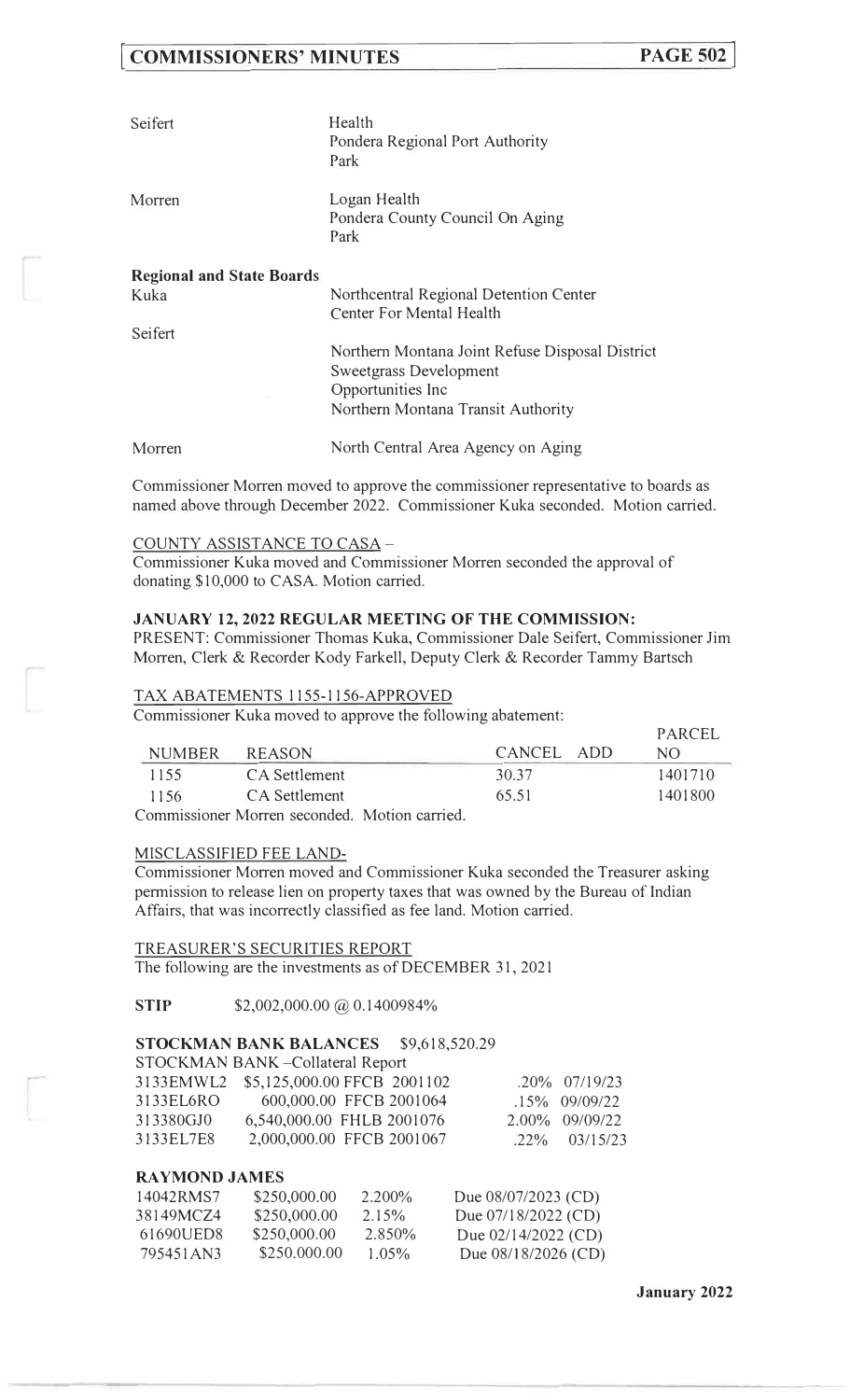## **INDEPENDENCE BANK**

| CDARS 1024617269 | 02/03/22 | .44901% | \$500,000.00   |
|------------------|----------|---------|----------------|
| CDARS 1023886398 | 06/02/22 | .80675% | \$500,000.00   |
| CDARS 1025163547 | 08/11/22 | .24968% | \$500,000.00   |
| CDARS 1025163555 | 08/10/23 | .3494%  | \$500,000.00   |
| CDARS 1025220281 | 08/31/23 | .3494%  | \$1,000,000.00 |
| CDARS 1025220265 | 09/01/22 | .24968% | \$1,000,000.00 |
| CDARS 1025304442 | 10/06/22 | .24968% | \$500,000.00   |
| CDARS 1025381668 | 11/04/22 | .19979% | \$1,000,000.00 |
|                  |          |         |                |

## **JANUARY 19, 2022 REGULAR MEETING OF THE COMMISSION:**

PRESENT: Commissioner Thomas Kuka, Commissioner Dale Seifert, Commissioner Jim Morren, Clerk & Recorder Kody Farkell, Deputy Clerk & Recorder Tammy Bartsch

## NO MATTERS TO BE VOTED ON CAME BEFORE THE COMMISSION AT THE REGULAR MEETING

### **JANUARY 26, 2022 REGULAR MEETING OF THE COMMISSION:**

PRESENT: Commissioner Thomas Kuka, Commissioner Dale Seifert, Deputy Clerk & Recorder Tammy Bartsch, Public-Janelle Holden (Vice Chair of the Valier Public Library), Cathy Brandvold (Director Valier Public Library), Chris Grotbo (Trustee Valier Public Library)

### Public Comment-

Valier Library presented a letter to the commissioners of what they would like to propose on the ballot in the June election. Commissioners agreed to put this matter on the agenda for next week's meeting, February  $2<sup>nd</sup>$ .

## ENCROACHMENT AGREEMENT-APPROVED

Commissioner Kuka moved to approve the Encroachment Agreement requested by Matthew Sekerak to add a driveway with a culvert at 3314 Sam George Road. Commissioner Seifert seconded. Motion carried.

# PURCHASING/HOSTING CONTRACT FOR TYLER TECHNOLOGIES DOCUMENT PRO PROGRAM-

Commissioner Kuka moved and Commissioner Seifert seconded to enter into a contract with Tyler Technologies for the purchase the Document Pro module for use in the Clerk & Recorder's office for the purpose of recording and preserving land and vital records while being able to offer online access to documents and e-recording services to the public. The program will replace the current Document Indexing program from Black Mountain Software. Total cost for conversion of data, implementation, training, hosting online data, and first year's program management is \$46,150. Funds for the purchase will be paid from the General capital improvement fund. Motion carried.

## MEMORANDUM OF UNDERSTANDING WITH LIBERTY COUNTY FOR CRIME VICTIM ADVOCATE PROGRAM

Commissioner Kuka moved and Commissioner Seifert seconded to sign a Memorandum of Understanding with Liberty County stating Pondera County will enter into an agreement to provide a consolidated Crime Victim Advocate Program. Funding will come from Liberty County's Victim of Crime Advocates Grant with the Montana Board of Crime Control. Motion carried.

## EXPENDITURES IN EXCESS OF \$500 APPROVED

Commissioner Kuka moved and Commissioner Seifert seconded to approve the purchase of a new engine for the 2002 Ford road/bridge pickup for a total of \$6845.00. The purchase will be paid from the Road/Bridge Capital Improvement Fund. Motion carried.

CLAIMS APPROVED FOR PAYMENT